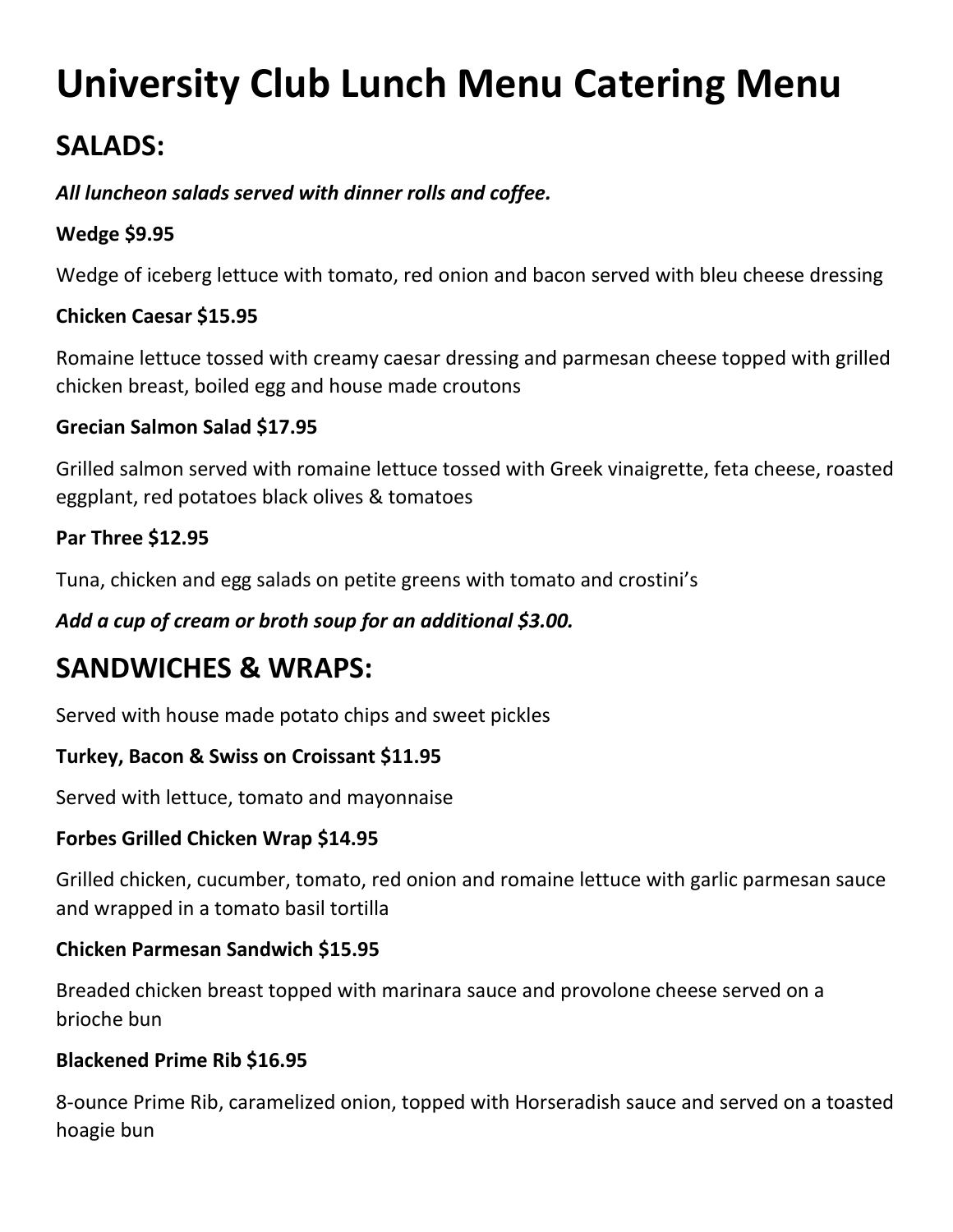# **Club Seafood Salad \$15.95**

Blend of crab meat and shrimp tossed in a dill, lemon aioli and served on a croissant w/ lettuce and tomato

# *Add fruit, pasta, or potato salad, frenched or sweet potato fries for an additional \$2.00.*

*Add a cup of cream or broth soup for an additional \$3.00.* 

# **ENTREES:**

*All entrees served with house or caesar salad, dinner rolls and coffee.* 

## **Chicken Piccata \$17.95**

Chicken breast with capers and white wine sauce served with wild rice pilaf and vegetable du jour

## **Ginger Chicken Stir Fry \$16.95**

Chicken breast slices sautéed in ginger, sesame oil, tossed with stir fry sauce & vegetables, served w/ steamed rice

#### **Scarborough Fair Tilapia \$17.95**

Served with herbs and panko bread crumbs with a beurre blanc sauce served with wild rice pilaf and vegetable du jour

#### **Shrimp and Peppers \$17.95**

6 jumbo shrimp, pan roasted with thyme, garlic, roasted peppers and lemon juice served over a creamy asparagus & edamame risotto

#### **Maple and Soy Glazed Pork Tenderloin \$16.95**

Pork tenderloin marinated with maple syrup and soy sauce served with crispy Spanish rice & vegetable du jour

#### **Cabernet Braised Beef Tips \$17.95**

Prime rib tips slowly braised with cremini mushrooms and vegetable medley on pappardelle pasta

#### **Quiche Lorraine \$14.95**

Bacon, Swiss Cheese and Green Onion Quiche served with Fruit and Petite Greens with Raspberry Vinaigrette